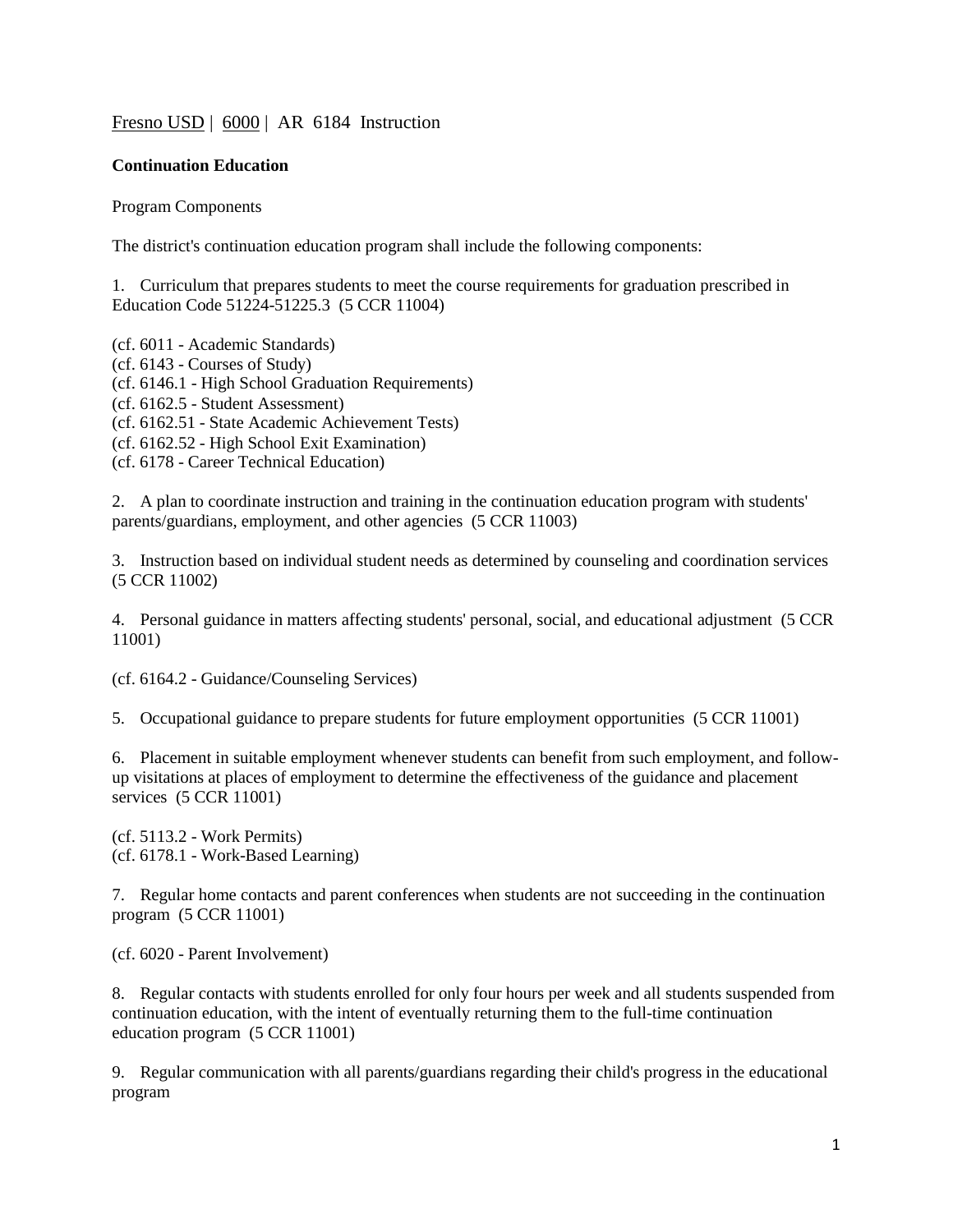(cf. 5121 - Grades/Evaluation of Student Achievement)

10. Opportunities for parent/guardian and community involvement in school activities and program planning

(cf. 1240 - Volunteer Assistance)

11. Student support services that may include, but are not limited to, academic support services, health services or referrals, child care and development services for the children of enrolled students, and/or prevention and intervention services for alcohol or substance abuse

(cf. 1020 - Youth Services) (cf. 5030 - Student Wellness) (cf. 5131.6 - Alcohol and Other Drugs) (cf. 5141.6 - School Health Services) (cf. 5146 - Married/Pregnant/Parenting Students) (cf. 5147 - Dropout Prevention) (cf. 5148 - Child Care and Development) (cf. 6164.5 - Student Success Teams) (cf. 6179 - Supplemental Instruction)

12. Professional development that includes opportunities for teachers to continually improve their instructional and classroom management skills

(cf. 4131 - Staff Development)

13. Efforts to ensure school safety and promote a positive school climate

- (cf. 0450 Comprehensive Safety Plan)
- (cf. 3515 Campus Security)
- (cf. 3515.3 District Police/Security Department)
- (cf. 5131 Conduct)
- (cf. 5131.2 Bullying)
- (cf. 5131.4 Student Disturbances)
- (cf. 5131.7 Weapons and Dangerous Instruments)
- (cf. 5136 Gangs)
- (cf. 5137 Positive School Climate)
- (cf. 5138 Conflict Resolution/Peer Mediation)

Involuntary Transfer

A decision to transfer a student involuntarily into continuation education classes shall be based on a finding that the student meets either of the following conditions: (Education Code 48432.5)

1. The student committed an act enumerated in Education Code 48900.

(cf. 5144 - Discipline) (cf. 5144.1 - Suspension and Expulsion/Due Process) (cf. 5144.2 - Suspension and Expulsion/Due Process (Students with Disabilities)) (cf. 6185 - Community Day School)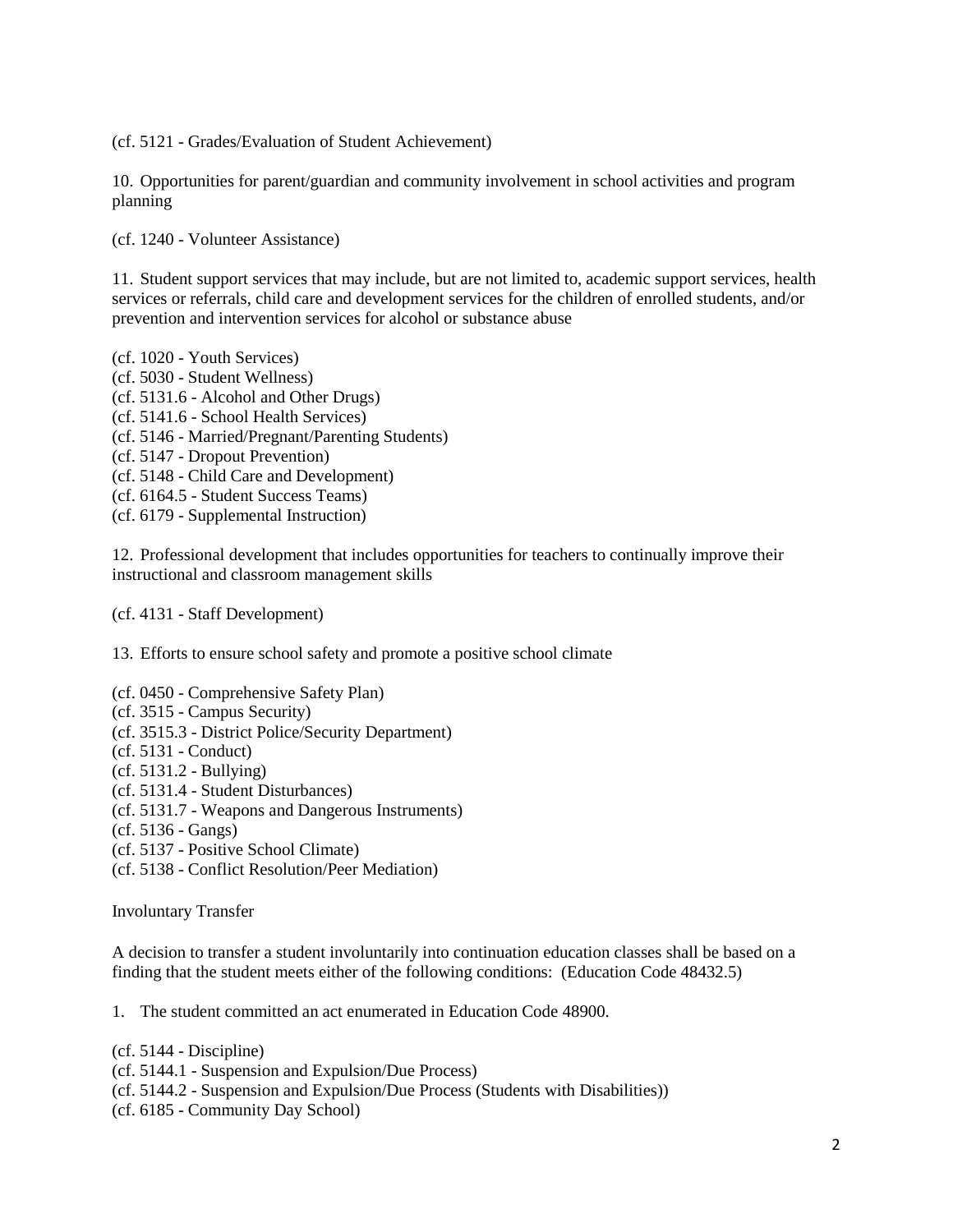2. The student has been habitually truant or irregular in attendance from instruction he/she is lawfully required to attend.

(cf. 5113 - Absences and Excuses) (cf. 5113.1 - Chronic Absence and Truancy)

Involuntary transfer to a continuation school shall be made only when other means fail to bring about student improvement. However, a student may be involuntarily transferred the first time he/she commits an act enumerated in Education Code [48900](http://www.fresnounified.org/board/policies/Policies/fusd/displaypolicy/137736/6.htm) if the principal determines that the student's presence causes a danger to persons or property or threatens to disrupt the instructional process. (Education Code [48432.5\)](http://www.fresnounified.org/board/policies/Policies/fusd/displaypolicy/132157/6.htm)

Prior to an involuntary transfer, the student and parent/guardian shall be given written notice that they may request a meeting with the Superintendent or designee. (Education Code 48432.5)

### (cf. 5145.6 - Parental Notifications)

At the meeting, the student or parent/guardian shall be informed of the specific facts and reasons for the proposed transfer. The student or parent/guardian shall have the opportunity to inspect all documents relied upon, question any evidence and witnesses presented, and present evidence on the student's behalf. The student may designate one or more representatives and witnesses to be present with him/her at the meeting. (Education Code 48432.5)

A written decision to transfer, stating the facts and reasons for the decision, shall be sent to the student and parent/guardian. It shall indicate whether the decision is subject to periodic review and the procedure for such review. (Education Code 48432.5)

The persons making the final decision for involuntary transfer shall not be members of the staff of the school in which the student is enrolled at the time. (Education Code 48432.5)

No involuntary transfer to a continuation school shall extend beyond the end of the semester following the semester when the acts leading to the involuntary transfer occurred. (Education Code [48432.5\)](http://www.fresnounified.org/board/policies/Policies/fusd/displaypolicy/132157/6.htm)

## Voluntary Enrollment

As space permits, students who meet the eligibility criteria specified in Board policy may voluntarily enroll in a continuation school. A student may be considered for placement in the continuation school whenever his/her parent/guardian submits a written request to the Superintendent or designee or the student is referred by a counselor or school administrator.

Approval of a student's voluntary transfer shall be based on a finding that the placement will promote the educational interests of the student. (Education Code 48432.3)

Voluntary enrollment shall be subject to the following conditions: (Education Code 48432.3, 48432.5)

1. A student's voluntary placement in continuation education shall not be used as an alternative to expulsion unless alternative means of correction have been attempted pursuant to Education Code 48900.5.

2. The district shall strive to ensure that no specific group of students, including a group based on race,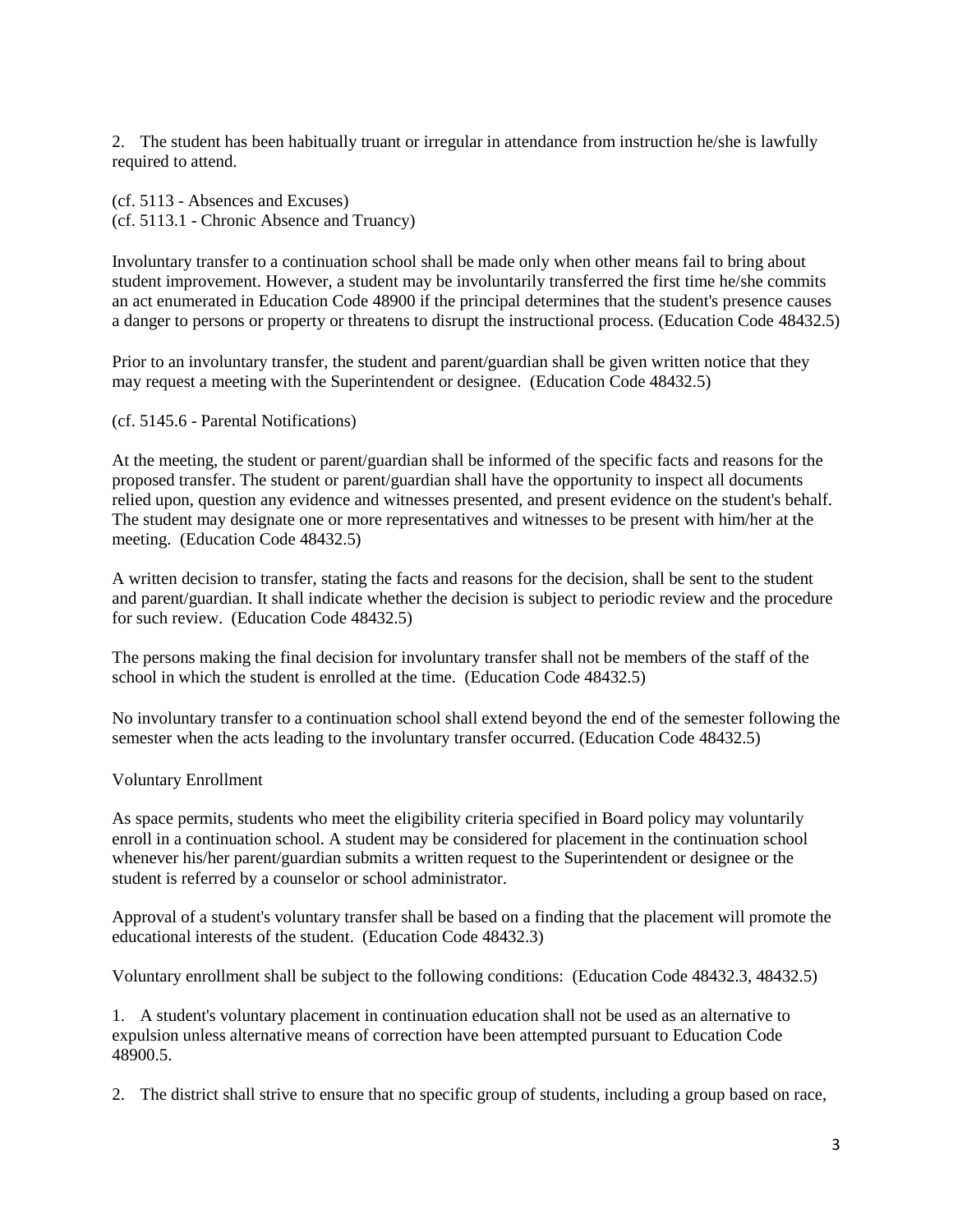ethnicity, language status, or special needs, is disproportionately enrolled in continuation education within the district.

(cf. 0410 - Nondiscrimination in District Programs and Activities)

The Superintendent or designee shall annually review disaggregated student enrollment data and report such data to the Governing Board. If it is determined that one or more student groups are enrolled in continuation education at a significantly higher level than their proportional enrollment in the district, the Superintendent or designee shall conduct a review of enrollment criteria and procedures to determine the reason for the disproportionate enrollment.

3. A copy of this administrative regulation and accompanying Board policy shall be provided to a student whose voluntary transfer to a continuation school is under consideration and to his/her parent/guardian.

4. Before a student is transferred and upon request by his/her parent/guardian, the parent/guardian may meet with a counselor, principal, or administrator from both the school that the student is currently attending and the continuation school to determine if transferring is the best option for the student.

5. To the extent possible, voluntary transfer to a continuation school shall occur within the first four weeks of each semester.

6. A student who is voluntarily enrolled in continuation education may return to the regular high school at the beginning of the following school year, or at any other time with the consent of the Superintendent or designee.

### Intake and Orientation

Upon voluntary or involuntary transfer to a continuation education program, an intake meeting shall be conducted with each student and his/her parent/guardian. At this meeting, the principal or counselor shall provide information about each course and number of credits that the student needs to complete in order to graduate and shall develop an individualized academic plan for the student. The student, and his/her parent/guardian as appropriate, shall sign a contract indicating their commitment to these objectives.

In addition, at the beginning of each school year, the district coordinator for continuation education, school counselor(s), or other designee(s) shall provide an orientation session for all incoming students and their parents/guardians in order to help them understand the credit recovery process and establish expectations for student conduct and participation. As appropriate, extended orientation sessions may be provided to assist students in developing academic, social, communication, anger management, or other skills necessary to success in school.

#### Minimum Attendance Requirement

In continuation high schools and classes, a day of attendance shall be at least 180 minutes. (Education Code 46170)

Each student shall attend classes for not less than 15 hours per week. However, if a student gives satisfactory proof of regular employment, he/she may attend classes for not less than four hours per week for the regular school term. These requirements may be met by any combination of attendance in a continuation education class and/or regional occupational center or program. (Education Code 46170, 48402, 48400)